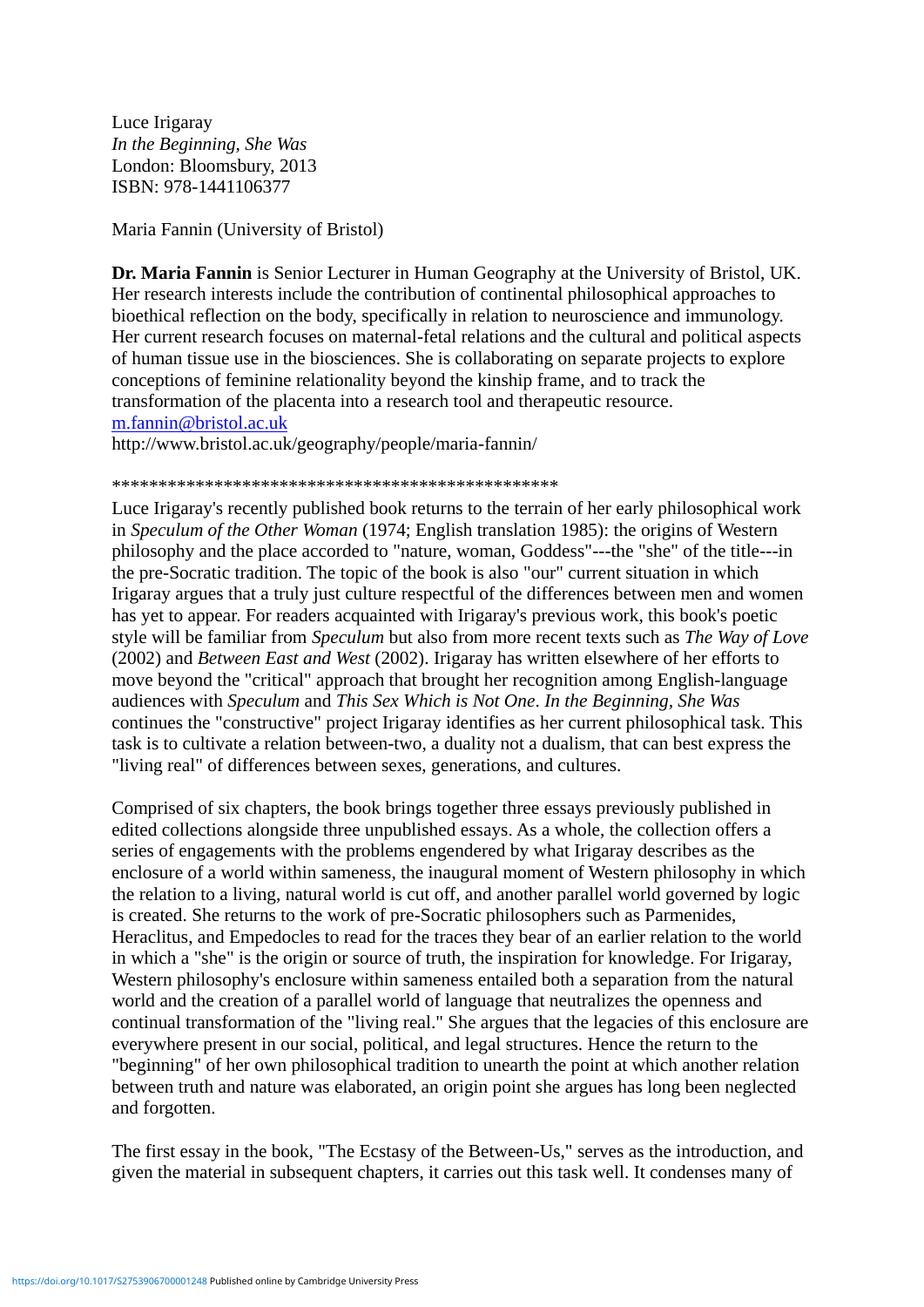the key themes of the rest of the book: origins forgotten, covered over, obscured, and foreclosed; the openings and closures that structure existing relations between men and women as subjects; and the possibilities of cultivating relational identities that will inaugurate a new era of human becoming. As such, this chapter also offers in condensed form a guide to Irigaray's philosophy as it has developed in the last decade. She writes of the necessity of recognizing the limits of oneself and of others as an alternative rendering of the relationship to a transcendent, an extension and elaboration of her concept of the "sensible transcendental" in *The Ethics of Sexual Difference* that here opens out to "the other here close to me but different from myself" (16). She returns to the theme of "cultivation" of oneself and of a relation to the other, including other species, as a task requiring attention to the body, the breath, and the energy of the encounter with another, themes treated in *The Forgetting of Air*  and *Between East and West*. Yet she also develops and picks up elements of her earlier work that have received far less sustained attention. For instance, she returns to the subject of her dialogue with biologist Hélène Rouch in *Je, Tu, Nous* (1993) on the placenta, here figuring the placenta as an enveloping space of closure. She writes, "Human being, at least the masculine human being, is submerged in a world that he partly produces and from which he is not separable. He thus finds himself isolated, cut off from every relation outside his placenta" (13). Although this may appear at first to be a curious metaphor and an inversion of the characterization of the feminine subject as "childlike," Irigaray suggests that this almost fetal state of the masculine subject in relation to the maternal is a starting point for a new relational culture. The birth of the masculine human subject into a sufficiently differentiated identity, one that fully acknowledges its debt to but also its difference from the maternal subject, could inaugurate a new era of mutual hospitality, generosity, and the flourishing of human becoming.

The central chapters of the book return to the pre-Socratic tradition in order to elaborate what has been lost, and what could be gained, by the "cultivation," in Irigaray's terms, of a new relational culture between-two, and specifically between the different worlds of men and women. In Irigaray's philosophy, these differences are not primarily the effect of a process of socialization (of the "gendering" of feminine and masculine in the way feminist understandings of gender might describe "gender norms" or the "gendering" of spaces, roles, and behaviors). Rather, the differences Irigaray alludes to refer precisely to the duality and bodily specificity of men and women as two parts of humanity, both partial in relation to the whole, and both necessary for generation. Hers is a rigorously dualist vision, but what seems to save this vision from falling entirely into stereotype is the exhortation to consider neither masculinity nor femininity as yet sufficiently distinct from each other. Neither has achieved their full potential; framing them as "opposites" rather than as specific yet-to-be-realized "sexuate belongings" impoverishes the possibilities for a fully realized relational culture. She is expressly wary of claims to "neutralization in a universal 'someone'" (161) implied by notions of multiplicity and the universality of an anonymous "people." To fully realize the subject one is, instead, requires returning to and transforming the relation to oneself, one's body, and one's relationship to others.

In chapters 2, 3, and 4, Irigaray situates the works of Empedocles and Heraclitus, among others, as expressions of the boundary between an archaic world of feminine divinities and a world governed by a "logical economy" in which knowledge is presumed to speak to all, and to be conveyed by a common language with its own internal rules. Only with difficulty does this language transmit or convey the reflective contemplation of the real. Chapter 2, entitled "When Life Still Was" begins with the moment when logical systems and "language games" began to repress the difference, wonder, and mystery of feminine divinity. Irigaray's readings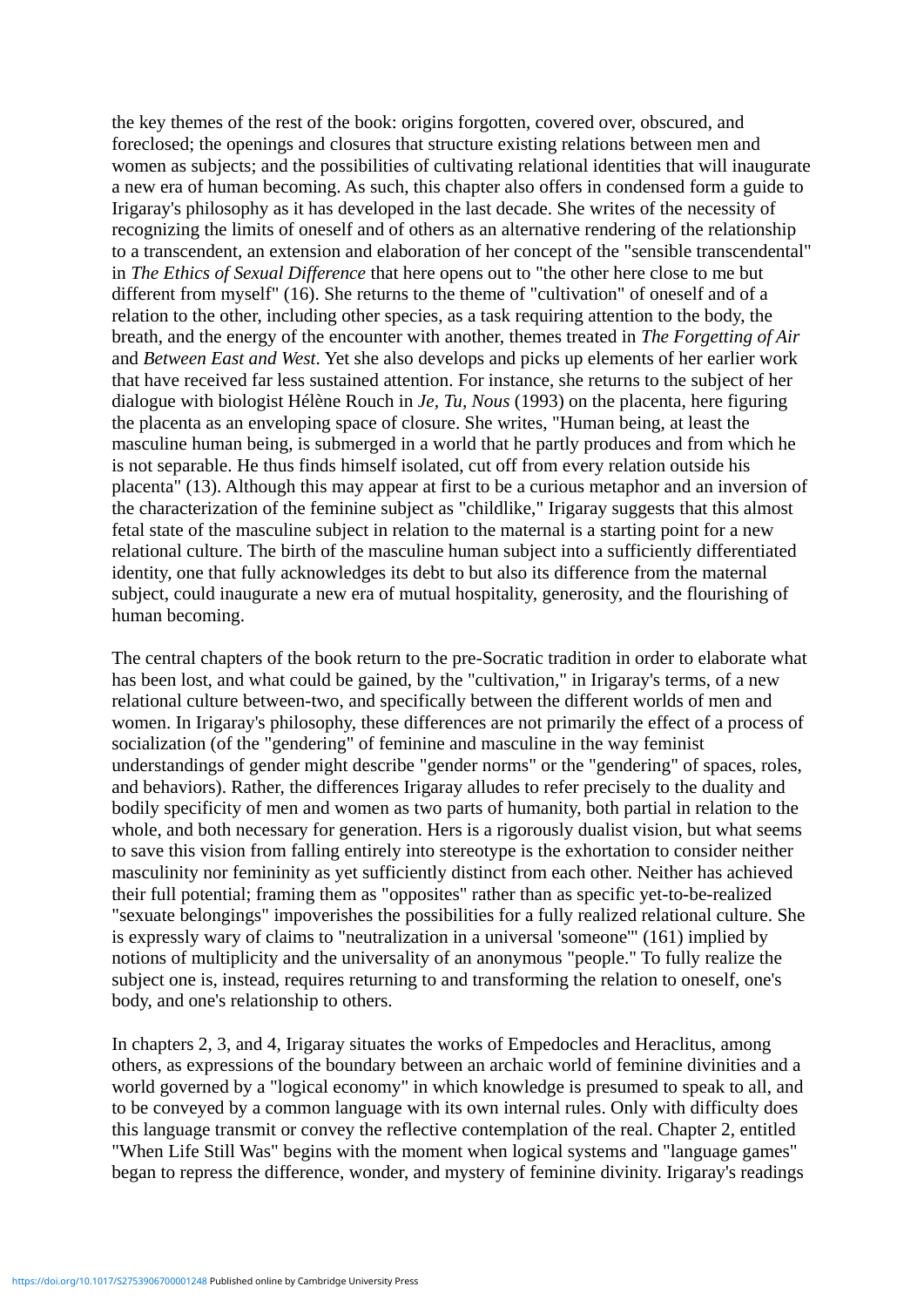in these three chapters are often lyrical, alternating between the first- and third-person voice as she writes of the wandering of the thinker, the not-yet-born, the relation between Love and Discord, and the creation of *logos,* of words and symbols that are never adequate to the real. For Irigaray, the task of opening the world closed off by language and logos is made possible through dialogue, a dialogue between man and the other that would "reopen a closure that the tension between opposites within only one world has sealed" (47). Chapters 3 and 4, respectively entitled "A Being Created without Regard for His Being Born" and "The Wandering of Man," continue this reflection on the creation of the dichotomy of Being/non-Being and all that is left out or neglected by a forgetting of the divine One that was She, the Goddess. Here Irigaray's interpretation of the form in which the pre-Socratic philosophers received their inspiration, for example Parmenides' journey with the Goddess in his *On Nature*, is a rumination on the deprivation of energy and vitality endured by philosophy's enclosure within its own world.

Chapter 5, "Between Myth and History: The Tragedy of Antigone," returns to terrain that may be more familiar to Irigaray's readers, given the treatment of the myth of Antigone by many other feminist political philosophers and theorists as a dramatization of the relationship between the feminine subject and paternal authority. This chapter also includes a brief autobiographical reflection in which Irigaray considers her own experiences of exclusion from academic institutions and networks and of her solace in the natural world. Here, Irigaray revisits her reading of the play by Sophocles in *Speculum*, elaborating on how Antigone's story can be revisited as a means to recover aspects of "natural" laws that are silenced, obscured, and cast out in the transition to a social order that values obedience to a sovereign over obligation to kin. She situates her reading of Antigone in contrast to Hegelian and also feminist interpretations that place an emphasis on Antigone's conflict with a masculine or paternal order. Rather, her aim, as she reflects on her reading from *Speculum*, is "one of entering another time of History, reviving the message of Antigone and pursuing its embodiment in our culture" (116). In this chapter, Irigaray frames her interpretation of Antigone's tragedy as the defense of a particular kinship order in the larger frame of her duty toward the defense of a cosmic order and respect for life. The revival of Antigone's story thus calls for fidelity to "the unwritten laws inscribed in nature itself: the respect for life, for its generation, growth and blossoming and the respect for a sexuate transcendence between us-- first of all between children of the same mother, but more generally between all the children of our human species, of our mother nature" (137). Her reading here departs from what she identifies (as have some of her critical readers) as the more closely Hegelian reading of Antigone in *Speculum.*

In the book's final chapter, "The Return," Irigaray elaborates on the process by which men and women can experience different forms of "self-affection." She references the difference that the bodily specificity of boys and girls can make to their own understandings of themselves, their relationship to the mother, and to their different "intuitions" about their own birth. Like the introductory chapter, this concluding chapter revisits some of the key motifs of Irigaray's current philosophical work and adds to them a reflection on the middle-passive voice (no longer used in English but part of the construction of the Greek language that Irigaray suggests offers a model for cultivating the self-affection proper to each subject). *In the Beginning*'s return to Greek culture may be nostalgic, but Irigaray sees this return as a signal of the desire for a "return to our own self, within our own self, through self-affection" and a return to "our own body, our own breath" to resist the neutralizing and isolating forces of contemporary life.